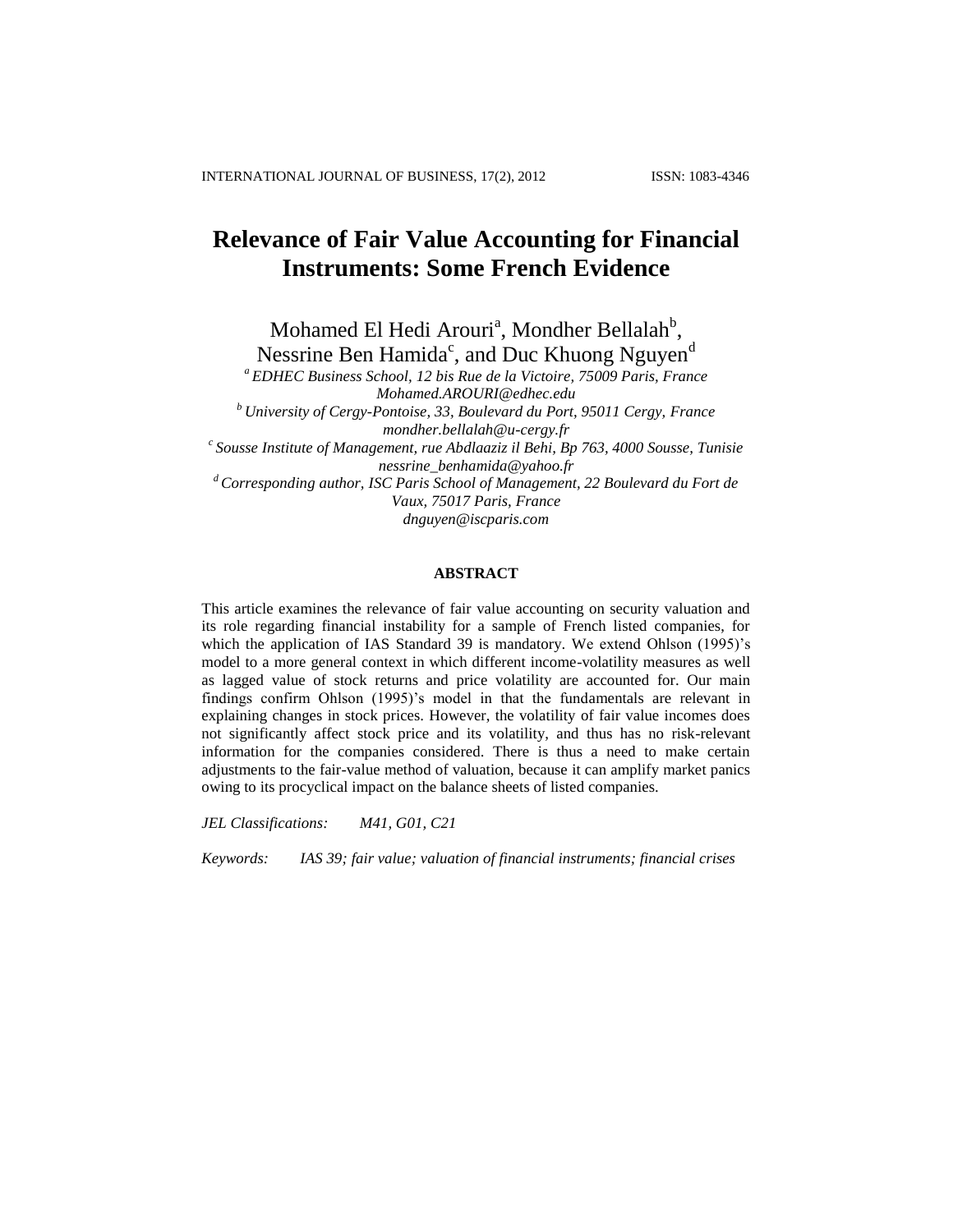#### **I. INTRODUCTION**

The recent global financial crisis 2007-2009 has highlighted some of the drawbacks of fair value. It firstly exacerbated one of the most controversial features of IAS 39, namely the procyclical effect of valuation systems on financial instruments (Laux and Leuz, 2010). Banks that had evaluated certain financial instruments on the basis of precrisis market prices were forced, for need of liquidity on the financial markets, to make ever-greater use of assessments based on models employing non-observable data. These models were in fact developed in a favorable economic situation, making no allowance for the deterioration of the financial markets during periods of turbulence or crisis. For this reason they do not incorporate all of the relevant risk factors, including in particular market risk, and liquidity and counterparty risk.

Second, the debate surrounding the valuation of financial instruments has led to another debate concerning the concept of reported income. Should the term be limited to the items that have hitherto comprised the net income, or would it be wiser to move towards a broader definition of income, even to an income in which all the unrealized capital gains and losses in financial instruments would be reflected? Further, from the financial accounting perspective will the adoption of fair value income provide riskrelevant information for evaluating a company's market price?

This paper contributes to the above debate by investigating the value-relevance of fair value accounting for major CAC 40 companies listed in the French stock market. We particularly examine whether the incremental volatility in fair value incomes provides risk-relevant information to the forecasting of stock prices. Indeed, unlike the net income, the fair value incomes established under IFRS7 and IAS 39 standard (i.e., comprehensive income and full fair value income) are supposed to disclose a more faithful reflection of the market's valuations of the balance-sheet's assets and liabilities by taking into consideration the unrealized capital gains and losses on the items in the accounts. Since the primary role of accounting is to provide investors with means of the pricing of listed companies' stocks, fair value accounting is justified only if the fair value incomes contain useful and relevant information regarding the price determination in the financial markets.

We also address the questions of whether mark-to-market valuation drives stock price changes (or stock returns) and stock volatility. Examination of the relationship between fair value incomes and stock returns permits to check the robustness of the results for price analysis since the majority of investors usually hold stocks over a certain period. If the fair value incomes become really more uncertain due to the volatility of profits (or losses) of financial instruments, expected returns on financial assets would increase to offer investors a fair reward for their higher level of risktaking. On the other hand, if fair value incomes do not generate excess volatility in the financial markets, it would be unlikely that they contributed to the rise of market panics and instability as well as to the severity of the 2007-2009 global financial crisis (Plantin et al., 2008).

The sample period is intentionally set before the occurrence of the subprime and global financial crisis in order to shed light on the effects of changes in accounting method. The study is thus concerned by the French stock market reaction to the 2005 adoption of the International Financial Reporting Standards (IFRS) in Europe, and especially to IFRS 7 and IAS 39. An examination of the French case is of great interest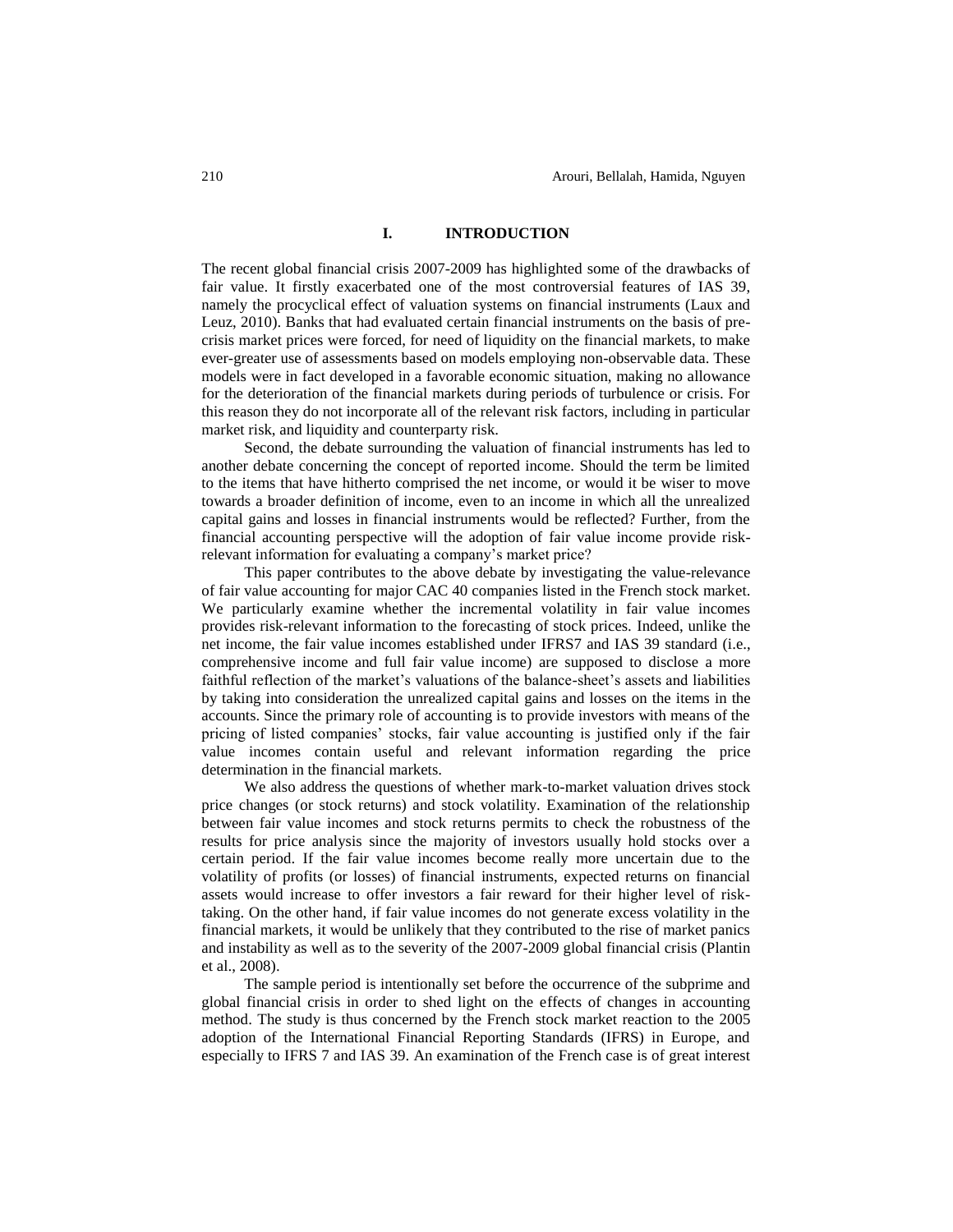because French companies, unlike those in Germany, Austria, and Switzerland, were not allowed a transition period for adapting to IFRS before they were introduced in January 2005. In addition, among a number of differences between the IFRS and French standards, we note a profound divergence between these two systems in the use of the fair-value principle to the detriment of historical costs in the valuation of assets and liabilities.

Using an extended version of Ohlson (1995)'s residual-income model, we find evidence of a close link between firms' fundamental factors and stock prices. However, no significant impact of fair value accounting figures on stock prices and returns is found. Further, the variability of fair value income did not significantly drive up the return volatility, but it does accentuate the perception of risk by investors in the financial markets.

The remainder of the article is organized as follows. Section II provides a short review of accounting research literature on value relevance with regard to the fair value disclosures. Section III presents the empirical method used to examine the impact of fair value valuation on market-performance metrics. Section IV describes the data and discusses the obtained results. Section 5 concludes the article.

# **II. FAIR VALUE INCOMES AND VALUE RELEVANCE**

An entity must provide, under IFRS 7 and IAS 39, information enabling users of its financial statements to assess the nature and scope of the risks arising from the financial instruments to which it is exposed on the closing date. A clear answer to the value relevance of accounting amounts is thus crucial because financial reporting may affect the distribution of international investments via the interplay of various economic mechanisms (Leuz and Verrecchia, 2000; Ball, 1995; Zeff, 1978).

To date, an important number of empirical studies have examined the valuerelevance of financial accounting information (Eng et al., 2009; Chambers et al., 2006; Bushman and Smith, 2001; Bae and Jeong, 2007). More interestingly, recent studies have examined the effects of various income measurements on capital asset prices and their risks. For example, Hirst and Hopkins (1998) find that a good understanding of the comprehensive income has a decisive effect on the quality of analysts' expectations, and show that the overall income improves the quality of their forecasts. Hirst et al. (2004) attempt to demonstrate, using a sample of banks, how the various ways of reporting performance affect analysts' perceptions of an entity's worth and its risks. They find that the analysts' judgments only distinguish between entities with different risks in cases where the changes in fair value are recorded in full and reported in the income statement. For their part, Biddle and Choi (2006) observe that the comprehensive income (as defined in SFAS 130) is much more pertinent than the net income.<sup>1</sup> Chambers et al. (2006) also reach the same conclusion, by studying the relevance of certain other items in the comprehensive income, following the adoption of SFAS 130. The results of the above studies are however contradicted by those of Dhaliwal et al. (1999), according to which the observed stock returns are not explained by any of the three additional items that have been added to the net income to form the comprehensive income for industrial companies. Hodder et al. (2006) examine the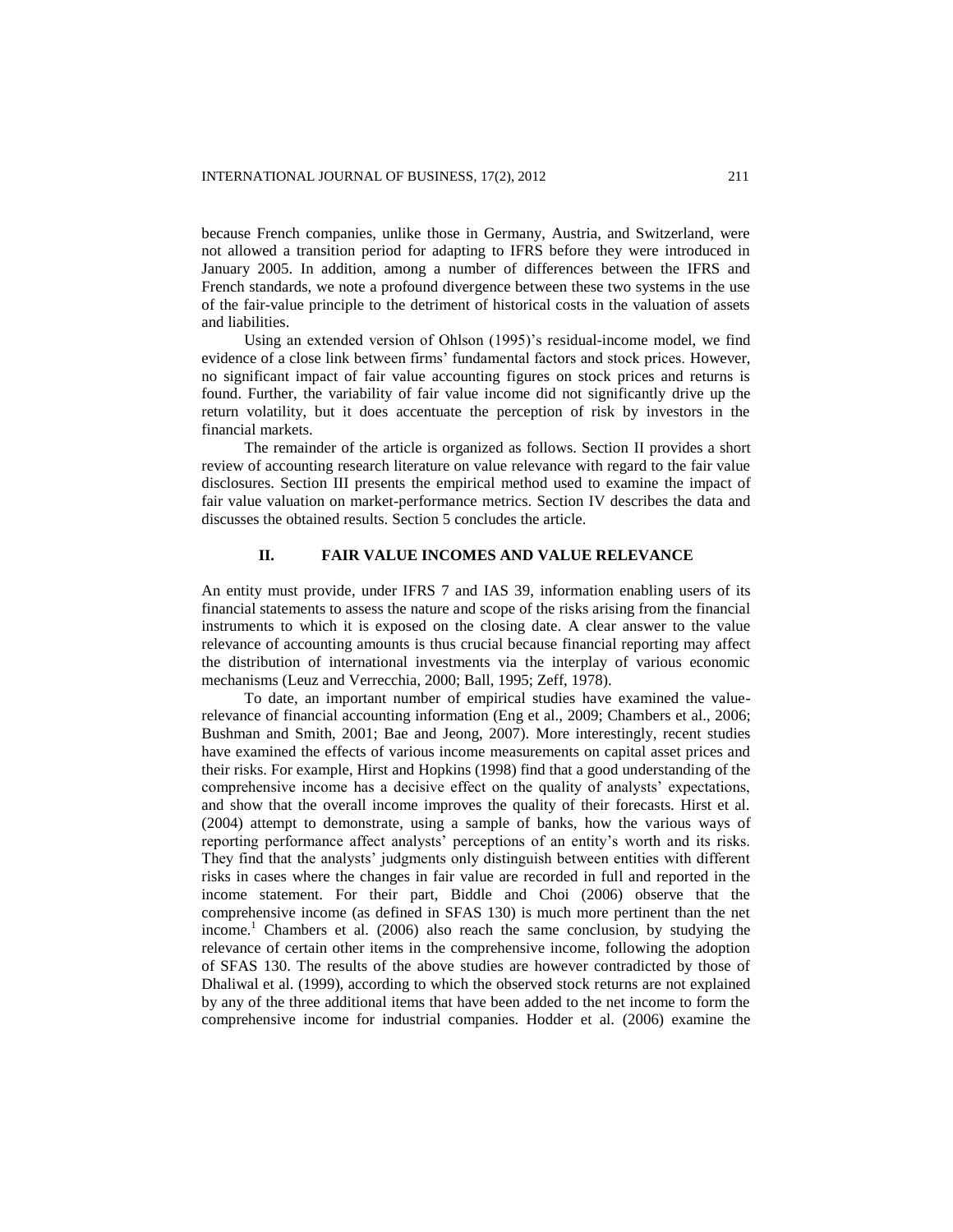volatility levels of different income measures for a sample of 202 US commercial banks, and document that the volatility of the full fair value income is representative of market-based risks and thus has value-relevance for investors.

Apart from the heterogeneity regarding empirical results, the majority of studies on banking firms have demonstrated the existence of a direct relationship between the volatility of the comprehensive income or the full fair value (FFV) income and stock prices, which is not necessarily the case for studies that have examined non-financial companies. Accordingly, the proposition that fair value accounting contributes to financial instability and crisis is not plausible. Our study builds on that of Hodder et al. (2006), which examines the impact that the accounting for financial instruments at their fair value exerts on security valuation, but we shift our focus on the market as a whole, instead of looking at the banks alone.

#### **III. EMPIRICAL METHOD**

We employ the so-called residual-income model proposed by Ohlson (1995) to examine the impact of fair value incomes on stock prices, stock returns and stock price volatility. Our model is however more general in that various income-volatility measurements are introduced as independent variables. Insofar as the market takes past information into account in order to make price anticipations, the lagged returns and price volatility are also considered.

Formally, Ohlson (1995)'s initial model relates stock price to both current accounting data and their expected realizations. Such a model enables the consideration of expectations about the company's market performance because information pertinent to the valuation of financial assets will be incorporated into stock prices even before it is reprocessed into the forecast incomes. Its other advantage rests on the fact that it takes into account the potential impact of abnormal earnings on stock prices. Ohlson (1995) defines abnormal earnings as the additional earnings produced by operating assets in excess of the earnings expected by the market. In the absence of market frictions the residual income should tend towards zero and the market value of a share will accurately reflect its book value.

In its simplified version, the residual-income model can be expressed in the form of the following linear regression $2$ 

$$
SP_{it} = {}_{0} + \alpha_{1} BVE_{it} + \alpha_{2} AE_{it} + \varepsilon_{t}
$$
 (1)

where  $SP_{it}$ ,  $BVE_{it}$ , and  $AE_{it}$  respectively represent the stock price, the book value of equity per share, and the abnormal earnings per share of company i at the end of year t. Here,  $AE_{it}$  is used as a proxy variable representing the future abnormal earnings, which is measured by the difference between the dividend yield for the current period and the risk-free interest rate at the start of period t multiplied by the book value of equity per share at the start of period t. By construction, the future abnormal earnings reflect the compensation for taking on additional risk, while the book value of equity per share is a general indication of its fundamental value. In a perfect market the coefficient  $\alpha_1$ would be significant and equal to one, meaning that fundamental factors are fully and accurately reflected in market value of shares. But in reality it often deviates from unity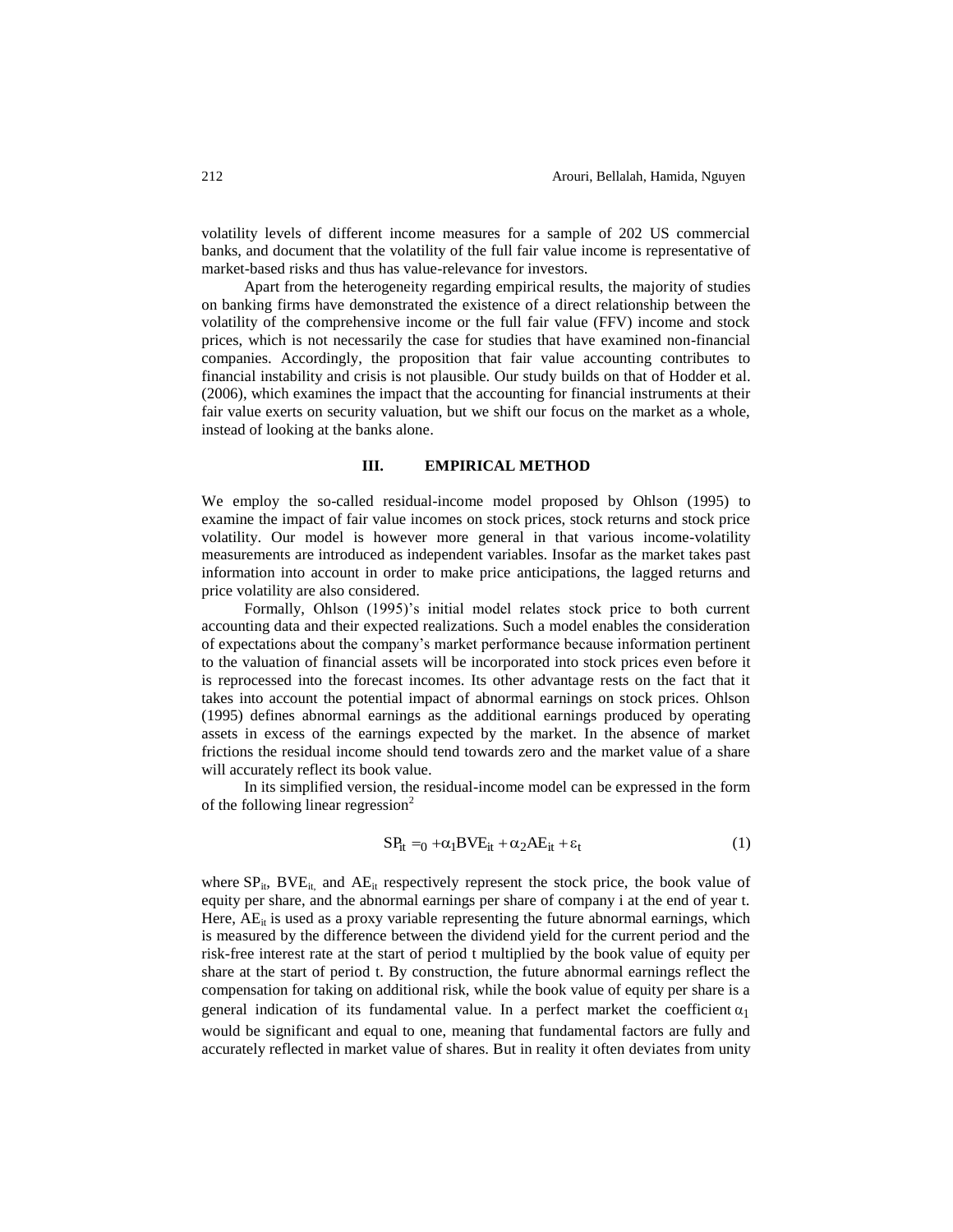because of the effects of omitted variables such as unrecognized off-balance sheet gains and losses. The coefficient  $\alpha_2$  itself captures the impact of expected risk premium on the stock prices.

The effect on stock prices of the incremental volatility in fair value incomes beyond that of the net income can be examined by performing the following regression  $model^3$ :

$$
SP_{it} = \alpha_0 + \alpha_1 BVE_{it} + \alpha_2 AE_{it} + \alpha_3(\sigma_{N1i} \times AE_{it}) + \alpha_4 [\sigma_{C1i} - \sigma_{N1i}] \times AE_{it}] + \alpha_5 [\sigma_{FfVIi} - \sigma_{C1i}] \times AE_{it}] + \varepsilon_t
$$
\n(2)

where  $\sigma_{\text{NH}}$ ,  $\sigma_{\text{CH}}$  and  $\sigma_{\text{FFV}}$  denote respectively the variability (measured by the standard deviation) of the net income, of the comprehensive income, and of the FFV income, as a share of the total assets. In view of the different sizes of companies in our sample companies, this standardization reduces its effect on the results of the estimates. The model (2) thus provides an accurate investigation of the relevance of fair value valuation as compared with an accounting based on prudential rules. Indeed, by associating the volatility of the net income measure with the abnormal earnings per share, the sign and magnitude of the coefficient  $\alpha_3$  will allow us to assess the risk relevance of the net income. In the meanwhile we can interpret the significance of  $\alpha_4$ and  $\alpha_5$  coefficients as proof that the incremental volatility of the comprehensive income  $(\sigma_{\text{Cli}} - \sigma_{\text{Nli}})$  and that of the FFV income  $(\sigma_{\text{FFVli}} - \sigma_{\text{Cli}})$  constitutes an element of risk evaluated by financial market participants.

We then test the effect of the volatility of the three income measures on stock returns and price volatility using the basic idea of model (2). Specifically, stock returns and stock price volatility are introduced as dependent variables, while the list of explanatory variables is augmented by either past return or past volatility. Accordingly, models (3) and (4) can be presented as follows

$$
SR_{it} = \alpha_0 + \alpha_1 BVE_{it} + \alpha_2 AE_{it} + \alpha_3 (\sigma_{N1i} \times AE_{it}) + \alpha_4 [\sigma_{C1i} - \sigma_{N1i}] \times AE_{it}] + \alpha_5 [(\sigma_{FFVIi} - \sigma_{C1i}) \times AE_{it}] + \alpha_6 SR_{it-1} + \epsilon_t
$$
\n(3)

 $\mathbf{u} = \mathbf{v}$ 

$$
SPV_{it} = \alpha_0 + \alpha_1 BVE_{it} + \alpha_2 AE_{it} + \alpha_3(\sigma_{\text{N}li} \times AE_{it}) + \alpha_4 [(\sigma_{\text{Cl}i} - \sigma_{\text{N}li}) \times AE_{it}] + \alpha_5 [(\sigma_{\text{FFV}li} - \sigma_{\text{Cl}i}) \times AE_{it}] + \alpha_6 SR_{it-1} + \epsilon_t
$$
\n(4)

where  $SR_{it}$  and  $SPV_{it}$  represent the company i's annualized stock returns and annualized stock price volatility at the time t. These variables are calculated from monthly stock price data. Returns are computed by taking the differences in the logarithm between two successive prices.

We estimate the abovementioned regression models by panel data estimation using the bootstrap technique which consists of making statistical inferences on the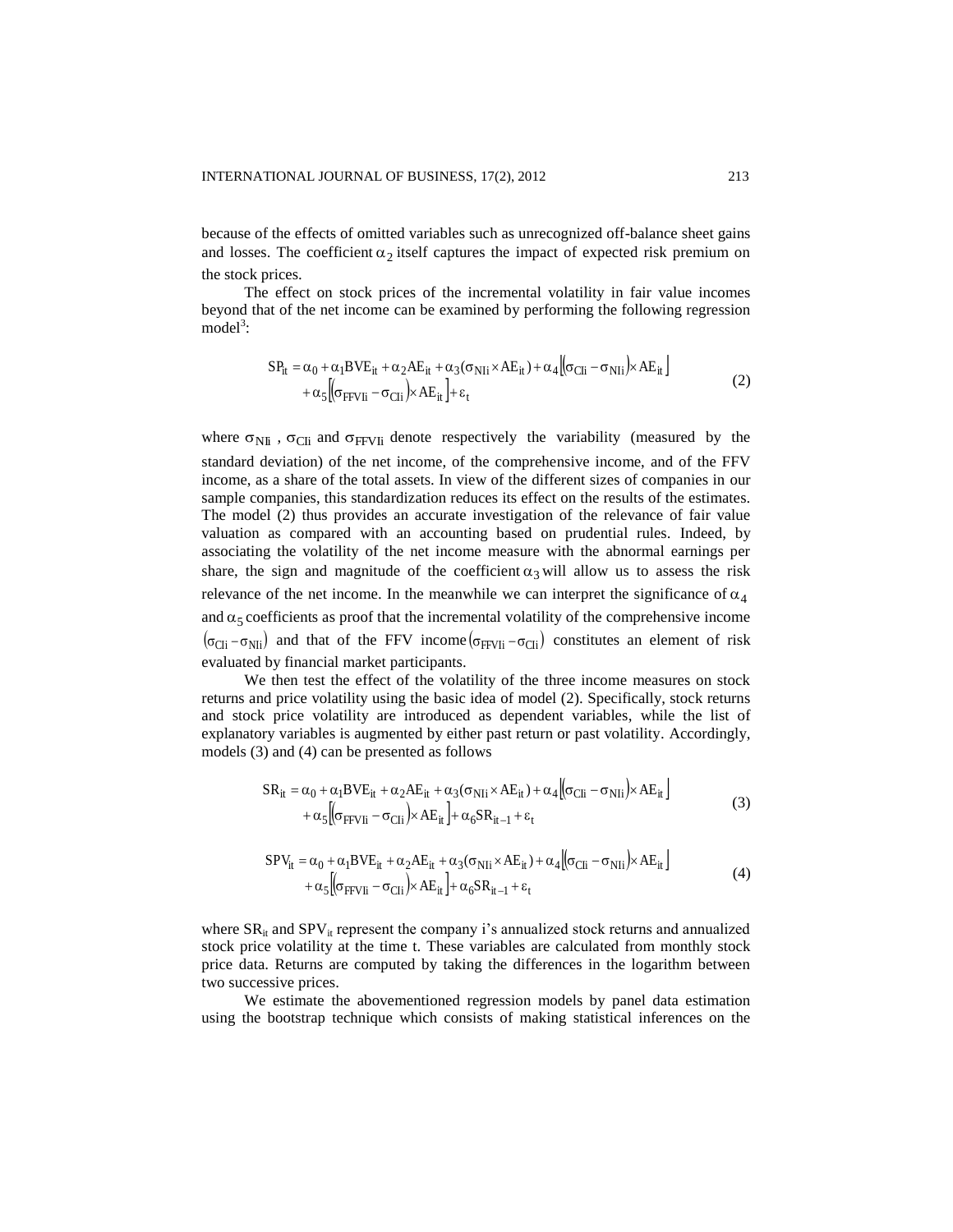basis of resampling distribution. Bootstrap technique is particularly suitable in cases where the assumption of normal distribution is not justified due for example to a small number of observations. In this study, we choose to perform 1500 replications of the initial sample in order to obtain robust estimates of the models' coefficients.

#### **IV. DATA AND EMPIRICAL RESULTS**

#### **A. Data**

Our study concerns companies listed in the French CAC 40 market index for which annual consolidated statements are established on December  $31<sup>st</sup>$  of each fiscal year, under both the French Generally Accepted Accounting Principles and the IAS/IFRS system, and monthly stock market data (market prices) are available for the period from January 2005 to December 2007. Accounting data compliant with IAS 32 and IAS 39 reporting standards must be also available for three accounting years: 2005, 2006, and 2007. With respect to the above criteria, our final sample consists of 25 companies for which we could collect complete data for the three years 2005-2007, giving a total of 75 annual observations. <sup>4</sup> Note that empirical results are likely to remain unchanged if we extend to a larger sample because French firms do not have a lot of financial instruments in their balance sheets in general, which is confirmed by the slight difference between comprehensive and full fair value incomes, scaled by total assets (Table 1). For stock prices we gather the monthly data from the NYSE-Euronext database and compute the annualized log returns and annualized price volatility (or standard deviation).

The fair value data were collected from the disclosure notes accompanying the financial statements of the selected companies. We construct fair value income measurements so as to comply as closely as possible with the IASB's recommendations concerning the valuation of all financial instruments. Our measure of comprehensive income equals the net income for the accounting year plus the unrealized capital gains and losses from available for sale financial assets, those on foreign currency translations, and those on hedging instruments covered under cash-flow hedging operations. Our FFV income measure equals the comprehensive income plus unrealized fair value gains and losses on financial instruments including loans, investments, cash assets, other financial assets, cash-flow hedging instruments, securities held to maturity, fixed and variable rate liabilities, and fair value hedging instruments.

Table 1 presents the descriptive statistics for the three primary measures of incomes as a share of total assets and some variables we use in the regression models presented in Section 3. One should note in particular the heterogeneity of the size of sample companies as well as a significant difference between the comprehensive income and the net income. The volatility of the comprehensive income, partially established in fair value, is also two and a half times that of the net income. However, the volatility of the income completely established in fair value differs slightly from that of the comprehensive income. The average stock price is almost twice as high as its comparable accounting value, meaning that stock prices deviate greatly from their fundamental values. The results of the Jacque-Bera test are not in favor of normality for all considered series, thus justifying our decision to use bootstrap sampling.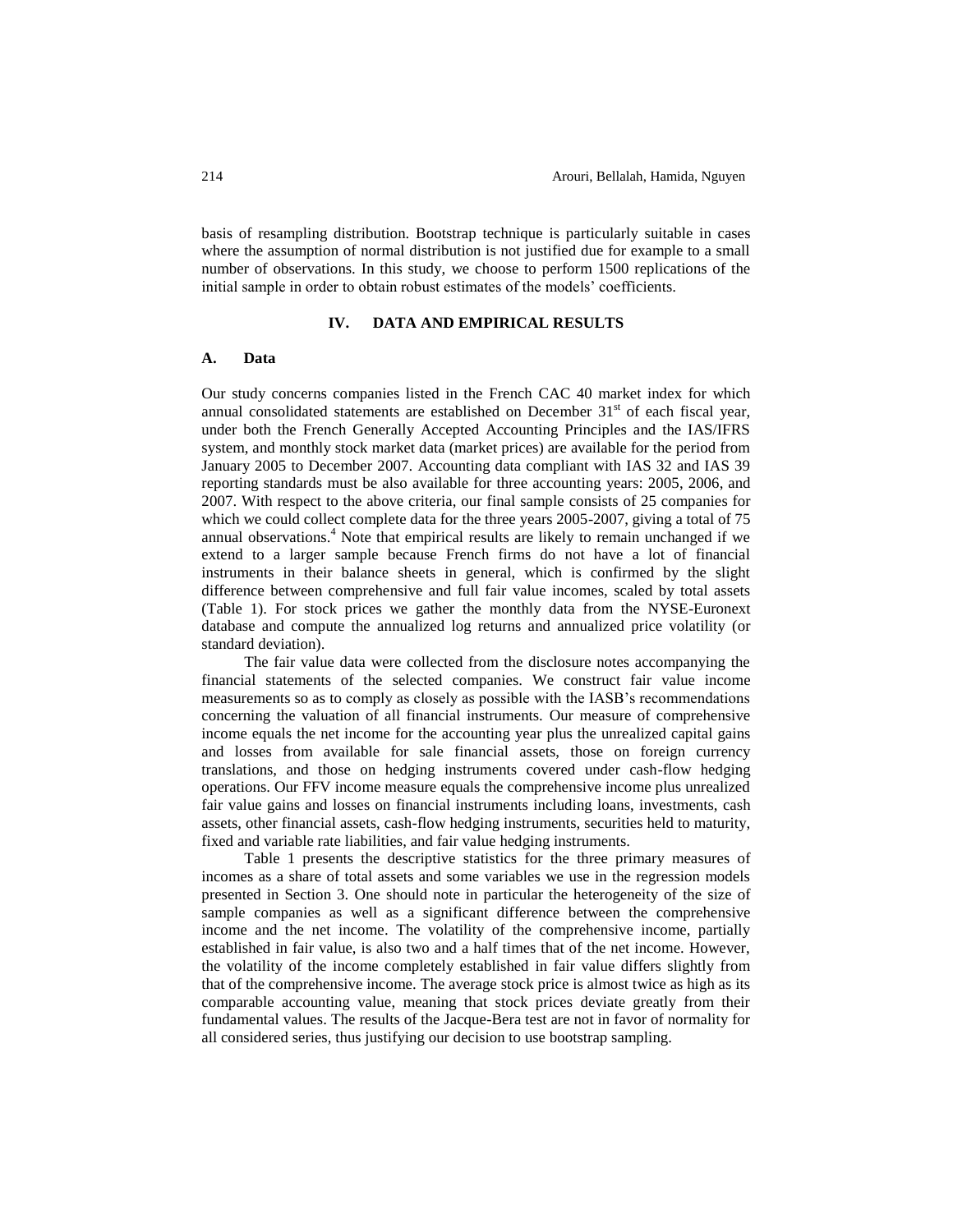| Table 1                                          |         |         |          |                 |              |           |                |
|--------------------------------------------------|---------|---------|----------|-----------------|--------------|-----------|----------------|
| Descriptive statistics for sample companies      |         |         |          |                 |              |           |                |
| Variables                                        | Mean    | Std.    | Min.     | 1 <sup>st</sup> | $3^{\rm rd}$ | Max.      | JB             |
|                                                  |         | dev.    |          | <b>Ouartile</b> | Ouartile     |           |                |
| Average total assets (in $\epsilon$<br>millions) | 189.000 | 400.000 | 3.584    | 19.000          | 72.900       | 1,690.000 | 143.099        |
| Net income/Total assets                          | 0.055   | 0.056   | $-0.104$ | 0.019           | 0.071        | 0.311     | 136.941        |
| Comprehensive                                    | 0.070   | 0.128   | $-0.103$ | 0.016           | 0.077        | 1.047     | 6146.300       |
| income/Total assets                              |         |         |          |                 |              |           |                |
| Full fair value                                  | 0.071   | 0.129   | $-0.093$ | 0.014           | 0.078        |           | 1.042 5595.258 |
| income/Total assets                              |         |         |          |                 |              |           |                |
| Stock prices                                     | 67.931  | 40.239  | 4.950    | 41.300          | 84.100       | 220.300   | 45.802         |
| Stock price volatility                           | 19.237  | 19.373  | 3.006    | 8.591           | 20.438       | 106.694   | 238.496        |
| $\sigma_{NI}$                                    | 0.024   | 0.034   | 0.000    | 0.005           | 0.024        | 0.153     | 163.666        |
| $\sigma_{CI}$                                    | 0.051   | 0.114   | 0.001    | 0.004           | 0.042        | 0.578     | 1004.685       |
| $\sigma$ FFVI                                    | 0.055   | 0.113   | 0.002    | 0.008           | 0.056        | 0.582     | 1069.675       |
| Abnormal earnings per<br>share                   | 5.169   | 7.025   | 0.256    | 1.960           | 5.432        | 44.101    | 1032.288       |
| Book value of equity per<br>share                | 35.710  | 28.632  | 4.552    | 17.230          | 50.396       | 178.637   | 257.143        |

Notes: our sample consists of 25 companies of the CAC 40 market index which totalize 75 annual observations over the period 2005-2007, pooled across years.  $\sigma_{NI}$ ,  $\sigma_{CI}$ , and  $\sigma_{FFVI}$  respectively represent the volatility (measured by standard deviation) of the net income, the comprehensive income, and the full fair value income, as a proportion of total assets. Stock prices of selected companies are extracted from Euronext-NYSE database and refer to the closing and end-of-year price. The annual stock price volatility is computed by multiplying the standard deviation of monthly stock prices by  $\sqrt{12}$ . Jarque-Bera refers to the empirical statistic of the normality test for all the series, which follows a Chi-square distribution with 2 degree of freedom. Critical values at the 10%, 5%, and 1% levels are 4.605, 5.991, and 9.210 respectively.

| Table 2                                                                   |               |               |                     |                       |            |  |
|---------------------------------------------------------------------------|---------------|---------------|---------------------|-----------------------|------------|--|
| Pairwise (lower triangle) and Spearman-rank (upper triangle) correlations |               |               |                     |                       |            |  |
|                                                                           | $\sigma_{NI}$ | $\sigma_{CI}$ | $\sigma_{\rm FFVI}$ | AE                    | <b>BVE</b> |  |
| $\sigma_{NI}$                                                             | 1.000         | $0.875***$    | $0.807***$          | $-0.203$ <sup>*</sup> | $-0.184$   |  |
| $\sigma_{CI}$                                                             | $0.206*$      | 1.000         | $0.864***$          | $-0.119$              | $-0.115$   |  |
| $\sigma$ FFVI                                                             | $0.158*$      | $0.987***$    | 1.000               | $-0.074$              | $-0.086$   |  |
| AE                                                                        | $0.236***$    | 0.037         | 0.037               | 1.000                 | $0.672***$ |  |
| <b>BVE</b>                                                                | 0.026         | $-0.009$      | $-0.009$            | $0.839***$            | 1.000      |  |

BVE 0.026 -0.009 -0.009 0.839<sup>\*\*\*</sup> 1.000 Notes: this table reports the pairwise and Spearman-rank correlation coefficients among and between income volatility measures, abnormal earnings per share (AE), and book value of equity per share (BVE) with complete data pooled over the period 2005-2007. Spearman correlation is a measure of statistical association between two random variables that is preferably used when the distribution of the data deviates from the normal distribution. The subscripts ", "", and """ indicate that estimated coefficients are significant at the 10%,

5%, and 1% levels respectively.

Table 2 reports the results for both pairwise and Spearman-rank correlations. With reference to Spearman-rank correlations which correct for deviations of pooled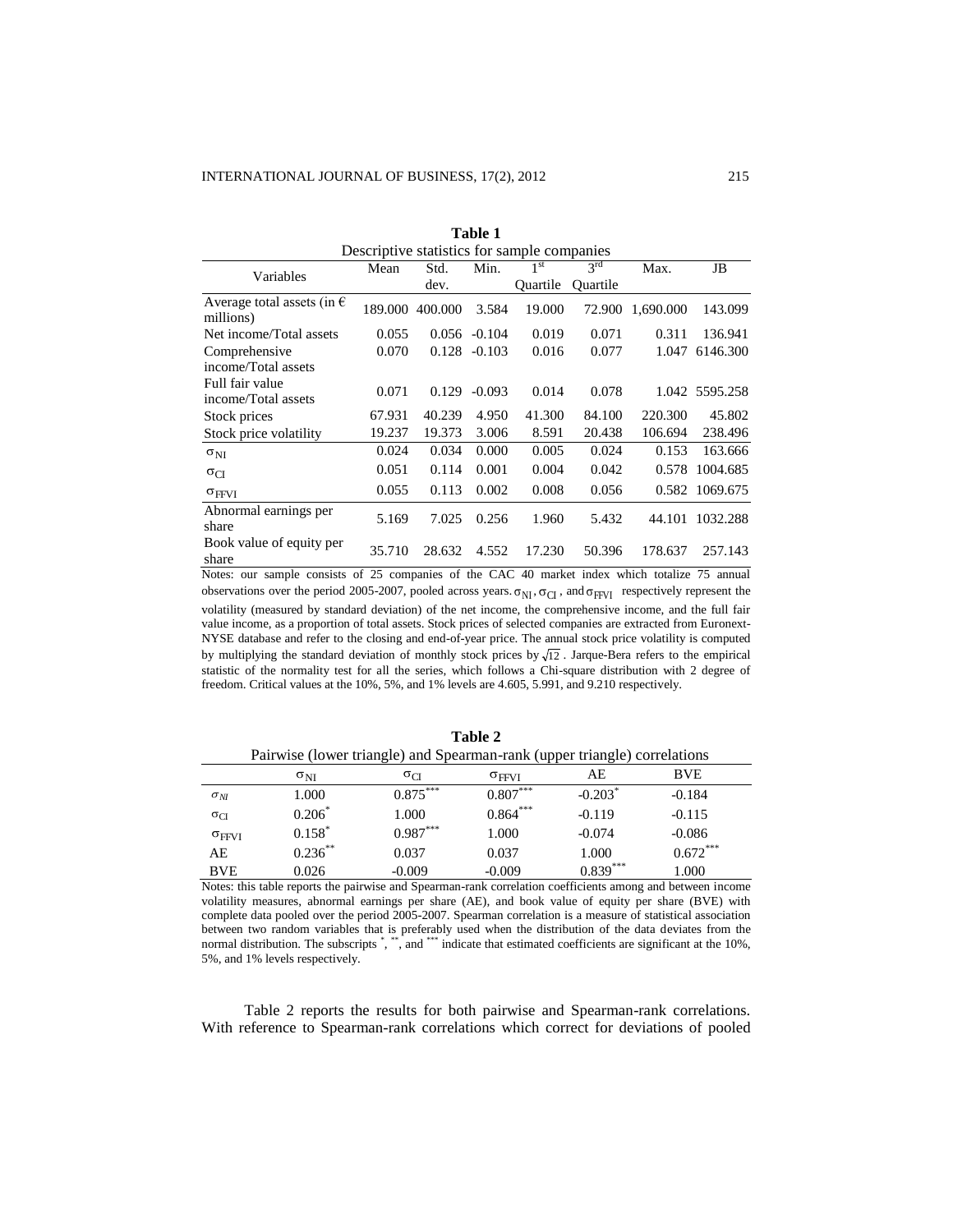variables from normality, the volatility of all the income measures is positively correlated. Their statistical relationship is particularly strong and significant at the 1% level. There is a significant link at the 10% level between net income volatility and abnormal earnings per share, suggesting that higher risk would lower the economic and financial performance of sample companies.

# **B. Empirical Results**

Table 3 summarizes the results from estimating models (1)-(4) for selected companies of the CAC 40 index. Model (1) shows the link between market price of share and their fundamental accounting factors, including the book value of equity and abnormal earnings. Ohlson (1995)'s basic model seems to be valid for the French stock market, in that it explains nearly 50% of the variations in stock prices. If we take a closer look at the estimated coefficients, we find that the coefficient of the variable *BVE* is positive and highly significant at the 1% level, which confirms the theoretical prediction on the expected relationship between firms' financial and accounting figures. However, it is less than the theoretically predicted value of unity which tells us that other variables could affect the market value of shares. On the other hand, the abnormal earnings per share, which measures the compensation for taking on additional risks, does not constitute a relevant element of risk evaluated by investors, since the coefficient of the variable *AE* is not significant. Overall, these results highlight the crucial role of the book value of equity per share in determining the share's market price.

|             |             | of equity, abnormal earnings, and income volatility measures for CAC 40 firms |            |                      |
|-------------|-------------|-------------------------------------------------------------------------------|------------|----------------------|
|             | 1)          | (2)                                                                           | (3)        | (4)                  |
| $\alpha_0$  | $38.051***$ | $32.490***$                                                                   | $0.133***$ | 4.031                |
|             | (0.983)     | (6.042)                                                                       | (0.052)    | (2.715)              |
| $\alpha_1$  | $0.572***$  | $0.444$ <sup>*</sup>                                                          | $-0.003$ * | $0.141$ <sup>*</sup> |
|             | (0.215)     | (0.235)                                                                       | (0.002)    | (0.076)              |
| $\alpha_2$  | 1.829       | $4.961***$                                                                    | 0.006      | $-0.404$             |
|             | (0.983)     | (2.289)                                                                       | (0.015)    | (0.567)              |
| $\alpha_3$  |             | $-34.572$                                                                     | 0.004      | 9.796                |
|             |             | (35.142)                                                                      | (0.147)    | (12.353)             |
| $\alpha_4$  |             | $-9.514$                                                                      | 0.108      | $-27.790$            |
|             |             | (41.038)                                                                      | (0.338)    | (24.852)             |
| $\alpha_5$  |             | 9.455                                                                         | $-0.080$   | 30.385               |
|             |             | (37.925)                                                                      | (0.338)    | (24.504)             |
| $\alpha_6$  |             |                                                                               | $-0.083$   | $0.624***$           |
|             |             |                                                                               | (0.124)    | (0.316)              |
| Adj.- $R^2$ | 47.15%      | 49.29%                                                                        | 6.47%      | 58.62%               |

**Table 3** Tests of the association between stock price, stock returns, price volatility, book value

Notes: This table reports empirical results for the test of the association between, stock price, stock returns, price volatility, book value of equity, abnormal earnings per share, and income volatility measures for CAC 40 firms using regression models (1)-(4). All the regression models are estimated using the bootstrap method which corrects for the departure from normality. The bootstrap standard errors of the estimated coefficients are given in parentheses. \*, \*\*\* and \*\*\*\* indicate that the coefficients are significant at the 10%, 5%, and 1% thresholds respectively.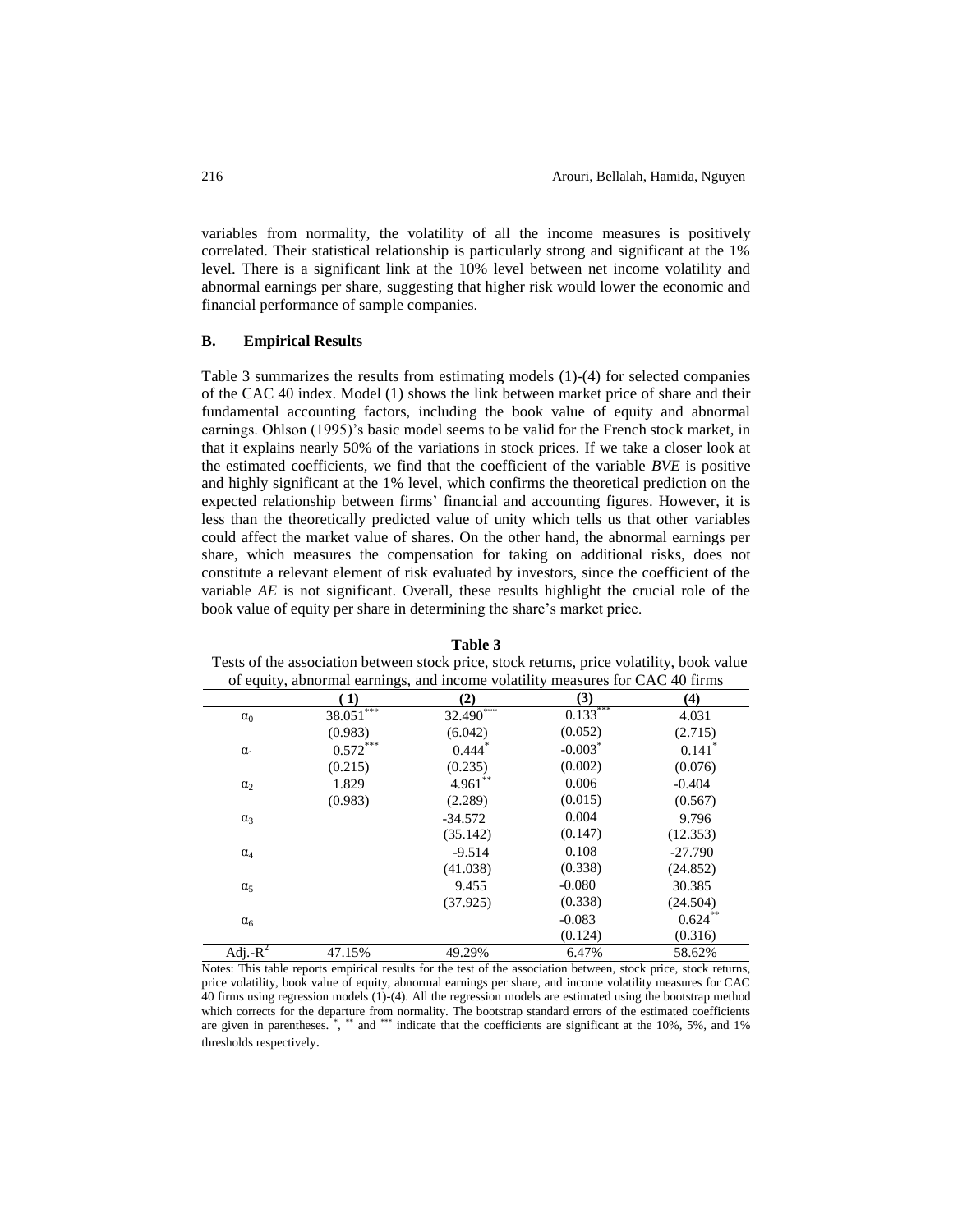In comparison with model (1), model (2) has three coefficients more. The introduction of  $\alpha_3$ ,  $\alpha_4$  and  $\alpha_5$  is intended to capture the impact of the abnormal earnings per share adjusted respectively for the volatility of net income and the incremental volatility of the fair value income measures beyond that of the net income. The results obtained first indicate that stock price is always an increasing linear function of the book value of equity per share. However, the coefficient associated with this explanatory variable is now only significant at the 10% level, and has smaller value compared to model (1). Second, the coefficient of abnormal earnings becomes significant at the 1% level. This result is economically very interesting, in that taking into account the volatility of the net income measure strengthens the market's perception of risk. As expected, higher risk premium implies higher stock price. Finally, the effect of the three additional variables is insignificant. These findings thus suggest that the volatility of the net income as well as the incremental volatility of fair value income measures is irrelevant to the pricing of stocks within the residual-income valuation model. This absence of impacts, coupled with the strengthening of the role of abnormal earnings variable in the prediction of stock price under model (2), might lead one to think that on average the market operators are paying more attention to expected abnormal earnings in the formation of the market price only after income volatility is accounted for, and not following the adoption of the IAS/IFRS standards. The fact that the volatile nature of full fair value incomes does not constitute a risk-relevant factor for French firms seems to corroborate the results of Dhaliwal et al. (1999), who, using a sample of US industrial firms, did not find significant links between the observed stock returns/market value and the three additional (fair value) items that have been added to net income.<sup>5</sup> Obviously, the above results lead us to conclude that incremental volatility inherent in fair value incomes does not cause the changes in stock prices.

Turning out to model (3) where stock returns are related to six explanatory variables including those of the Ohlson (1995)'s traditional residual-income valuation model, we find that the model is largely insignificant. Stock returns are only weakly driven by the changes in book value of equity per share whose associated coefficient is significant at the 10% level. This result thus reinforces our findings from the pricebased valuation model in the sense that fair value incomes are not much value-relevant as expected by accounting regulators. It is also consistent with the findings of previous papers, based for example on EVA approach, that residual income has only a minimally incremental association with stock returns, relative to earnings (Biddle et al., 1997; Chen and Dodd, 1997).

As we have noted previously in Section II, the fair value valuation method implemented via the IAS/IFRS accounting standards has been the subject of many critical comments. One may expect them to be a source of additional market volatility arising from the increased volatility of reported accounting figures following the application of fair value. To underline the role of fair value accounting in market instability and by extension in the current global financial crisis, we now estimate model (4) pooled over the 2005-2007 using the annualized volatility of stock prices as the dependent variable.

Similar to the results of the return-based model, we note that the book value of equity per share significantly affects stock price volatility at the 10% level. Past price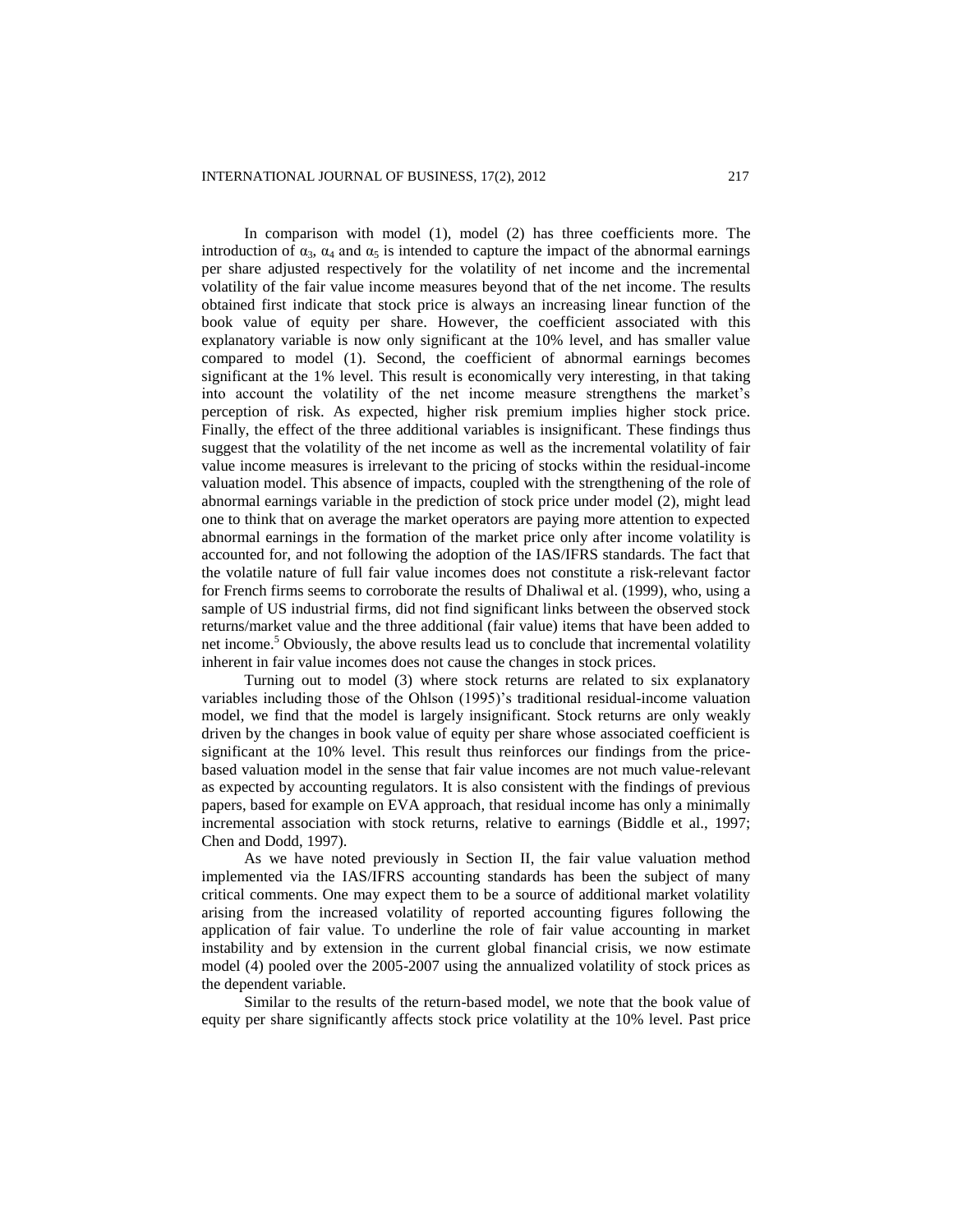volatility has a significant predictive power for future price volatility. Our evidence does not support the view that the incremental volatility of full fair value incomes drives up the annualized volatility of stock prices. Therefore, it seems difficult to conclude that the new accounting standards would have been capable of amplifying the market volatility before the crisis. Nevertheless, our findings do raise questions about the relevance of the new accounting system in that incomes established under fair value have an insignificant explanatory power with respect to the formation of stock prices and returns.

# **V. CONCLUSION**

Following the failure of the US subprime mortgage markets in the summer of 2007, a number of criticisms have been addressed to the fair value principle in reference to IAS 39 and IFRS 7 standards, which define the method of accounting and valuation for financial instruments. The main reason is that the application of this valuation has procyclical effects on the economy, and also on the financial and banking sectors, in that it amplifies asset price bubbles in bullish markets, and accentuates panics when markets fall. At the same time, the date for the mandatory adoption of the new standards by listed companies in Europe has coincided with the appearance of a period of increased financial instability, the one we see today. Whether fair value accounting faithfully captures stock price risk is an issue of great interest.

Putting everything in perspective, we conducted an investigation of the pertinence of fair value accounting and its role with regard to financial instability. Based on market and accounting data for 25 companies included in the CAC 40 market index, our empirical results confirm Ohlson (1995) model in that the fundamentals are shown to be relevant in the explanation of changes in stock price. Moreover, the volatility of fair value incomes does not significantly affect the determination of stock price, but only increases the risk perception from market operators. When we test the impact of the variability of fair value incomes on stock returns and stock price volatility, no significant effect of fair value incomes is found.

The fact that the fair value method is not directly related to the financial crisis does not mean that it can escape a few necessary adjustments. If we accept that the end purpose of financial accounting is to inform market operators about the performance of the company concerned, the absence of a significant impact from the fair value measurement of income on the valuation of financial assets certainly raises questions about the pertinence of using the proposed accounting method. All in all, its role as an aid in making investment decisions is not proven. Moreover, mark-to-market valuation may be considered to be the best method in an informationally efficient market, because share price corresponds well to their capacity for generating earnings. Inversely, in a crisis period leading to a system-wide fall in the value of financial asset portfolios, the market price no longer provides an exact measure of value because the market is subject to malfunctions in such situations.

#### **ENDNOTES**

1. Standard SFAS 130 (Reporting of Comprehensive Income), announced by the FASB in June 1997 and taking effect for the accounting years following December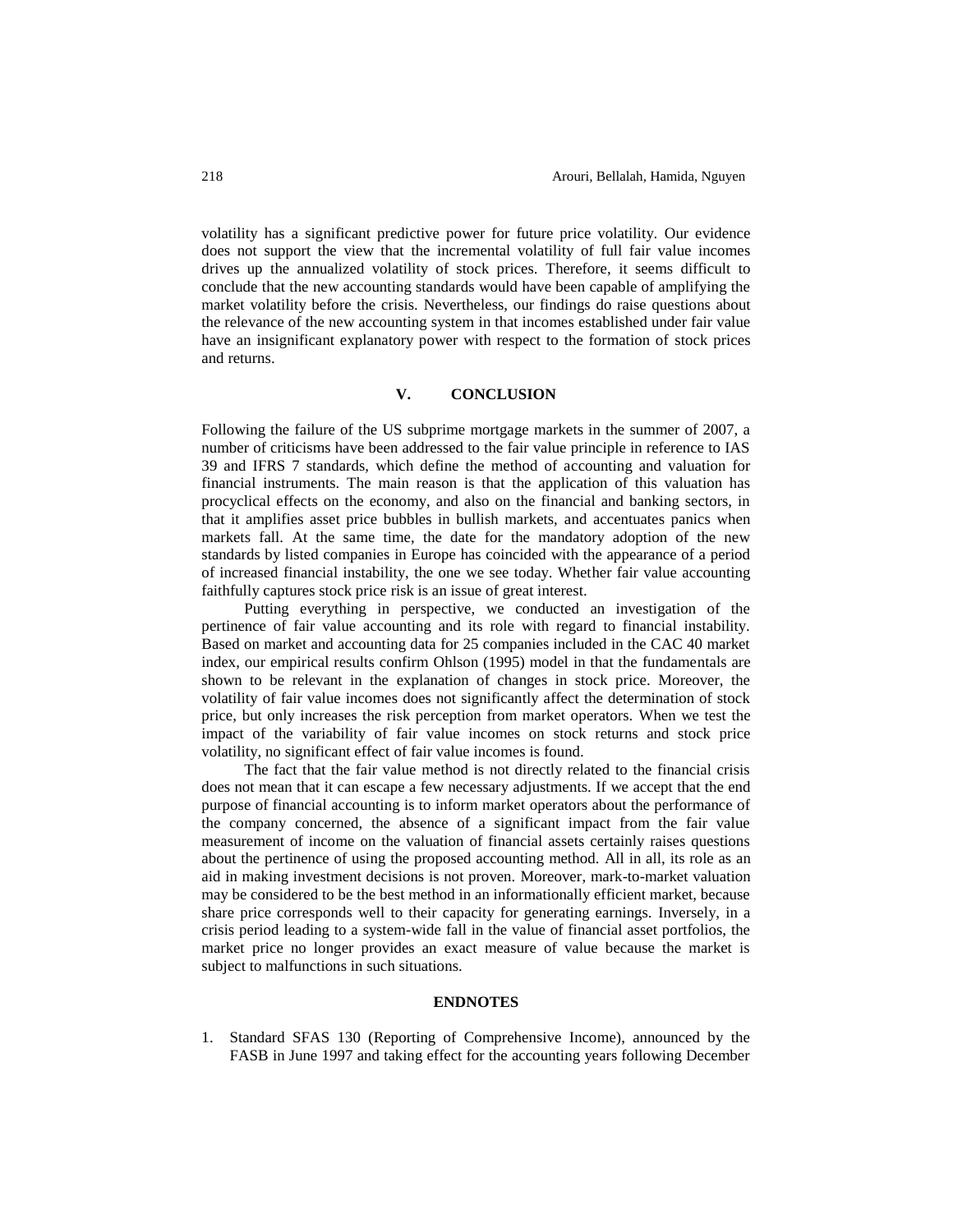15, 1997, established certain standards for the reporting and presentation of comprehensive income.

- 2. See Ohlson (1995); Barth et al. (2001), and Hodder et al. (2006) for more details regarding the model's properties.
- 3. Note that the addition of the incremental volatility measures into model (2) does not change the underlying assumption of Ohlson (1995) model that stock prices reflect not only the information content of earnings and book values, but also all other information being released to the investors (e.g., volatility measures).
- 4. Fifteen companies of the CAC 40 index were excluded, either because their accounts were established on March 31 or June 30 (e.g., Accor, Air France – KLM, and Alstom), or for a shortage of financial and accounting data owing to their recent admission into the CAC 40 index (e.g., EDF and GDF-Suez), or for a lack of detailed data in their annual financial statements.
- 5. Under SFAS 130, these items include change in the balance of unrealized gains and losses on marketable securities, the change in the cumulative foreign currency translation adjustment, and the change in additional minimum pension liability in excess of unrecognized prior service costs.

### **REFERENCES**

- Bae, K-H., and S.W. Jeong, 2007, "The Value-relevance of Earnings and Book Value, Ownership Structure, and Business Group Affiliation: Evidence from Korean Business Groups," *Journal of Business Finance and Accounting,* 34, 740-766.
- Ball, R., 1995, "Making Accounting More International: Why, How, and How Far Will It Go?" *Journal of Applied Corporate Finance,* 8, 19-29.
- Barth, M., W. Beaver, and W. Landsman, 2001, "The Relevance of the Value Relevance Literature for Financial Accounting Standard Setting: Another View," *Journal of Accounting and Economics,* 31, 77-104.
- Biddle, G., and J.H. Choi, 2006, "Is Comprehensive Income Useful?" *Journal of Contemporary Accounting and Economics,* 2, 1-32.
- Biddle, G., R. Bowen, and J. Wallace, 1997,"Does EVA Beat Earnings? Evidence on the Associations with Stock Returns and Firms Values," *Journal of Accounting and Economics,* 24, 301-306.
- Bushman, R.M., and A.J. Smith, 2001, 'Financial Accounting Information and Corporate Governance," *Journal of Accounting and Economics*, 32, 237-333.
- Chambers, D., T.J. Linsmeier, C. Shakespeare, and T. Sougiannis, 2006, "An Evaluation of SFAS No. 130 Comprehensive Income Disclosures," *Review of Accounting Studies*, 12, 557-593.
- Chen, S., and J. Dodd, 1997, "Economic Value Added (EVAtm): An Empirical Examination of A New Corporate Performance Measure," *Journal of Management,* 9, 319-333.
- Dhaliwal, D., K. Subramnayam, and R. Trezevant, 1999, "Is Comprehensive Income Superior to Net Income as A Measure of Firm Performance?" *Journal of Accounting and Economics,* 26, 43-67.